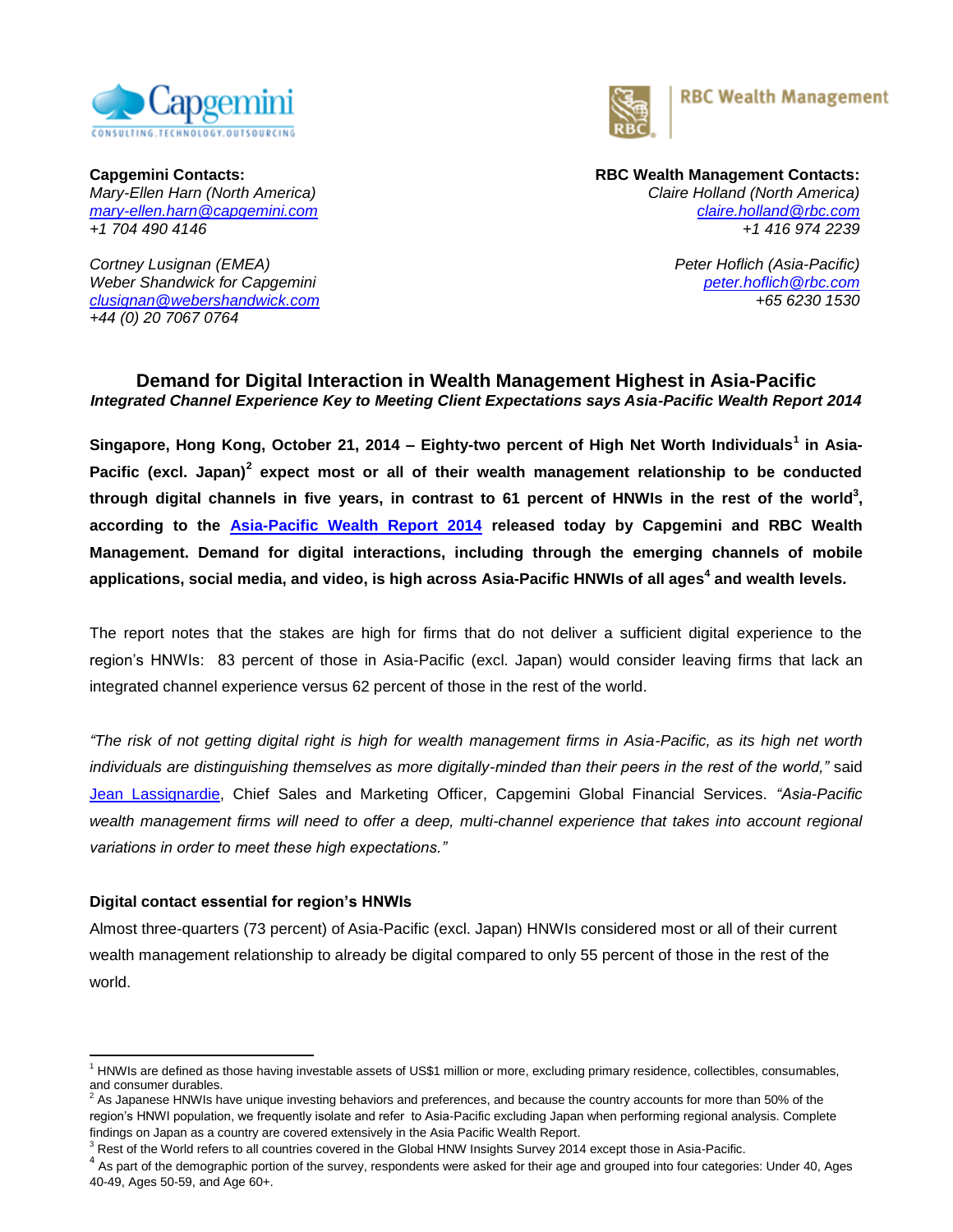Asia-Pacific is also the only region in the world where HNWIs feel digital contact is more important than direct contact with their wealth managers, offering great opportunities for wealth management firms to better meet HNWI needs through digital channels.

Asia-Pacific (excl. Japan) HNWIs uniquely cite digital contact as more important for every type of interaction with firms, including gathering information, engaging with wealth managers, and executing transactions. In particular, they have the highest preference globally for real-time reporting (45 percent) over scheduled reporting (26 percent), though those in Hong Kong proved an exception, preferring reports on a scheduled basis.

#### **Significant variations in digital infrastructure and HNWI demands across markets**

Digital infrastructure, as well as the level of demand for digital services, varies greatly across Asia-Pacific, making it difficult for firms to develop a pan-Asia-Pacific strategy for digital technology and a multi-channel experience.

At the same time, the report profiles the critical importance of offering a multi-channel experience to the region's HNWIs. Their demands are more complex, requiring capabilities across direct, in-person, and traditional digital channels such as websites, as well as emerging digital channels of mobile applications, social media, and video. Integration of these newer channels is particularly appropriate in the region as mobile usurps broadband capabilities in some areas, social media complements the cultural emphasis on peer feedback, and video consumption surpasses that of Western markets.

*"Digital technology offers Asia-Pacific wealth management firms significant opportunities to provide high net worth individuals with an enhanced client experience,"* said M. George Lewis, Group Head, RBC Wealth Management & RBC Insurance. *"While wealth managers remain the centerpoint of the connection high net*  worth individuals have with their firms, there is no question that digital channels and interactions are becoming *an increasingly important element of the client-wealth manager relationship."*

### **Digital also can help firms with automation and compliance**

The report emphasizes that digital technology can help firms capitalize on the growth potential of the Asia-Pacific wealth market. On top of enhancing the client experience, digital capabilities also can help firms address varying business challenges: digital automation can reduce operating costs and improve wealth manager productivity, while helping firms achieve scalability. As regulations develop and are implemented in the region, compliance technology can help firms ensure that they are current with evolving requirements.

View the report at [www.asiapacificwealthreport.com.](http://www.asiapacificwealthreport.com/)